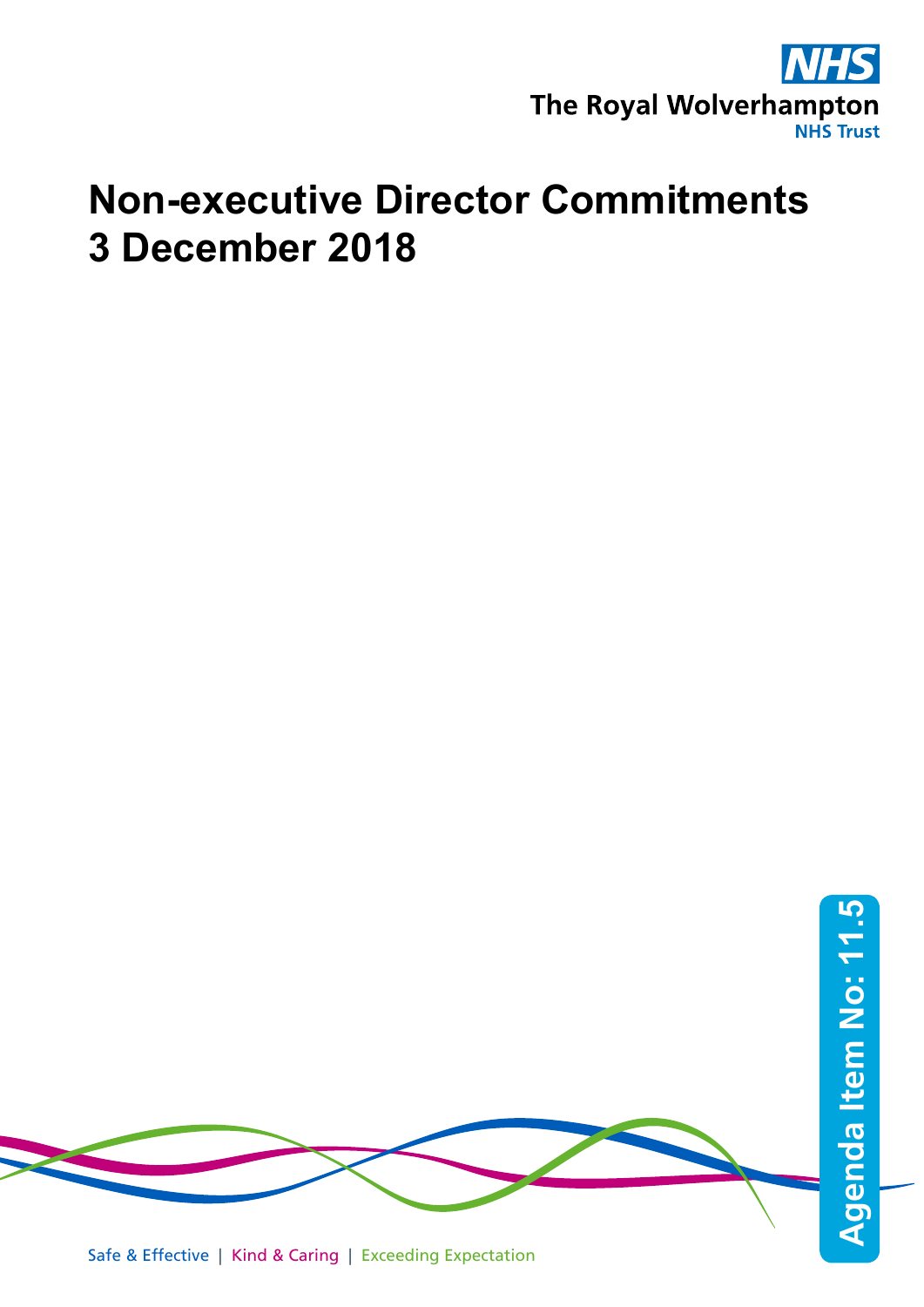The Royal Wolverhampton **NHS Trust** 

**Trust Board Report Meeting Date:** 3 December 2018 **Title:** Non-executive Lead and Committee Duties w.e.f. 4 December 2018 **Executive Summary:** Following a recent review, these are the revised topic lead and Committee commitments of the Trust Non-executive Directors. **Action Requested: Receive and note, For the attention of the Board Assure** • That the Trust NED's have ensured adequate input on and representation at Trust Board Committee's and with topic leads as appropriate. **Advise** • **Alert** • **Author + Contact Details:** Tel 01902 694294 Email keith.wilshere1@nhs.net **Links to Trust Strategic Objectives** 1. Create a culture of compassion, safety and quality 2. Proactively seek opportunities to develop our services 3. To have an effective and well integrated local health and care system that operates efficiently 4. Attract, retain and develop our staff, and improve employee engagement 5. Maintain financial health – Appropriate investment to patient services 6. Be in the top 25% of all key performance indicators **Resource Implications:** None **Safe:** patients, staff and the public are protected from abuse and avoidable harm. **Effective:** care, treatment and support achieves good outcomes, helping people maintain quality of life and is based on the best available evidence. **Caring:** staff involve and treat everyone with compassion, kindness, dignity and respect. **Responsive:** services are organised so that they meet people's needs. **Well-led:** the leadership, management and governance of the organisation make sure it's providing high-quality care that's based around individual needs, that it encourages learning and innovation, and that it promotes an open and fair culture. **Equality and Diversity Impact** None **Risks: BAF/ TRR** None identified **Public or Private:** Public **Other formal bodies involved:** Board Committees **NHS Constitution:** In determining this matter, the Board should have regard to the Core principles contained in the Constitution of: • Equality of treatment and access to services • High standards of excellence and professionalism Service user preferences Cross community working **Best Value** • Accountability through local influence and scrutiny